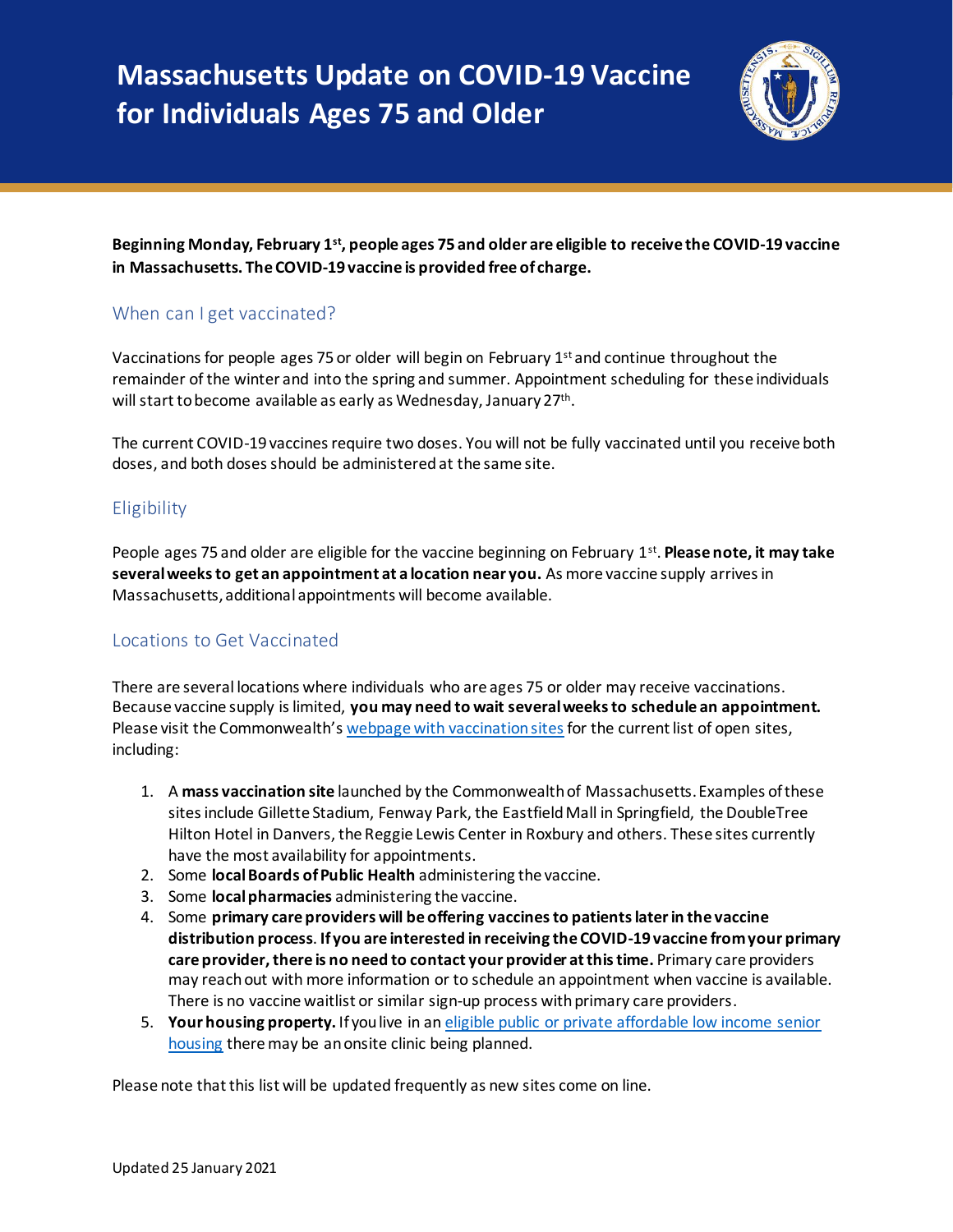

### Assistance Scheduling an Appointment

If you are unable to schedule an appointment online or would like assistance with the scheduling process, more information will be shared in the coming days. Some resources that may be able to assist you include, but are not limited to, the following local organizations:

- **[Local Council on Aging or Senior Center](https://mcoaonline.com/what-is-a-coa/coa-directory/)**
- Regional Aging Services Access Points **[\(ASAP\)](https://www.mass.gov/location-details/aging-services-access-points-asaps-in-massachusetts)**

#### **Additional information on ways to get assistance scheduling an appointment will be shared as they become available.**

If you are unable to leave your home due to health conditions for a routine medical appointment, additional information regarding vaccination options will be released shortly to ensure all eligible people are able to access the vaccine.

### Eligibility Criteria

When scheduling your appointment or at the time of the appointment, you will be required to review the eligibility criteria and confirm you are eligible to receive the vaccine. The attestationwill be done verbally over the phone, verbally or in writing at the vaccination site, or online if using an online appointment scheduling tool with th[e COVID-19 Massachusetts Vaccination Attestation Form.](https://www.mass.gov/forms/covid-19-massachusetts-vaccination-attestation-form) When the appointment is scheduled, the vaccination site will provide specific details on any information you may need to bring to the appointment. If you have an insurance card, please bring it with you to the appointment, although it is not required to receive the vaccine. **You will not need to provide a Social Security card or government issued identification to receive the COVID-19 vaccine. You will never be asked for a credit card number to make an appointment.**

### COVID-19 Vaccine Importance and Safety

The COVID-19 vaccines are safe. The available COVID-19 vaccines are approved and recommended by the FDA and the CDC's Advisory Committee on Immunization Practices following standard testing and approval processes. The vaccine will work with your immune system so it will be ready to fight the virus. Vaccines undergo rigorous testing and large clinical trials before they are approved for widespread use. Vaccination is the best protection for these individuals to reduce the risk of severe illness due to COVID-19. Getting vaccinated may also protect others around you who have not yet received the vaccine.

It will be important to continue to wear masks any time you are outside of your home until enough people are vaccinated. While the vaccines have been shown to be effective in helping the person vaccinated not get seriously ill from COVID-19, they have not yet been proven to reduce that person's ability to transmit COVID-19 to others. Until we know more, continue to stay at least six feet away from other people, wear a mask, and wash hands often with soap and water or use hand sanitizer.

If you have any concerns about getting the vaccine due to a medical condition, please discuss these concerns with your primary care physician. For more information on COVID-19 vaccine safety visit [www.mass.gov/COVIDVaccineSafety.](http://www.mass.gov/COVIDVaccineSafety)